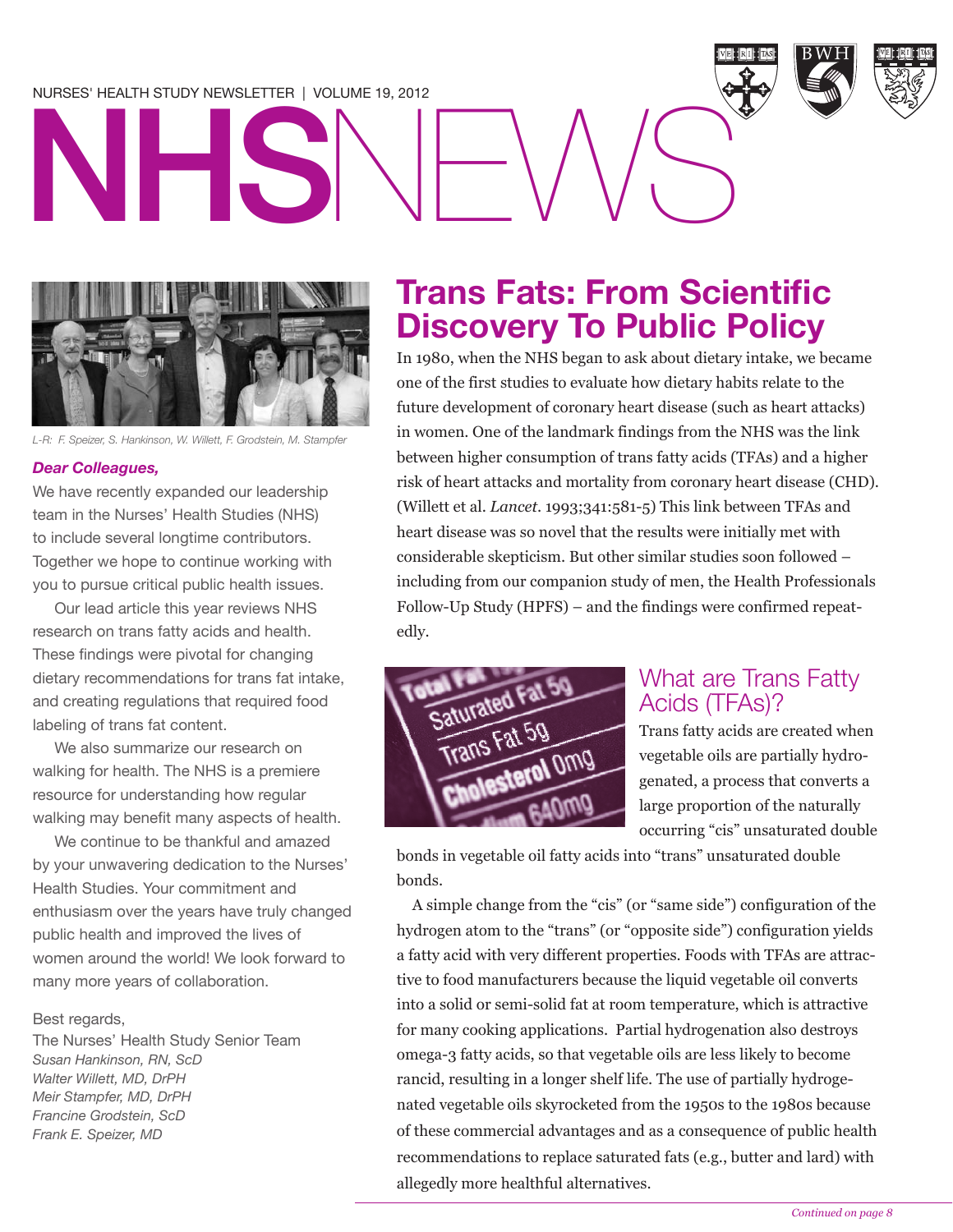# **Recent Findings**

### Red or Processed Meats and Mortality

Studies have linked intake of red or processed meats to the development of chronic diseases, but their relation to mortality is unclear. We recently reported that one daily serving of unprocessed red meat as well as one daily serving of processed red meat were each associated with a 13 percent and 20 percent, respectively, increased risk of mortality. Red meat contains high amounts of heme iron, saturated fat, and cholesterol, which may increase risk of chronic disease. In addition, high amounts of sodium and nitrites in processed red meat have been found to increase high blood pressure, insulin resistance, and carcinogen production. Fortunately, we found that women who chose more healthful protein sources in place of red meat (e.g., fish, unprocessed poultry, nuts, legumes, low-fat dairy, and whole grains) had lower risk of mortality. (Pan et al. *Arch Intern Med*. 2012; [Epub ahead of print])

### Night Shift Work and Type 2 Diabetes

The adverse effects of night shift work on women's health are gaining recognition. In our recent NHS study, we found a modestly higher (24 percent) risk of type 2 diabetes among night shift workers, compared to women without any night work. This is consistent with recent findings from the NHS II, which reported an elevated risk of developing hypertension among night shift workers, suggesting an important role of circadian disruption on their health. We also found that for every five years of night shift work, women tended to gain about 1 pound, suggesting that weight gain may partially explain the increased risk in diabetes.

Chronic circadian disruption has been associated with increases in circulating glucose and insulin, as well as decreases in leptin (a hormone that controls appetite), which may help explain the weight gain. Variable meal times and chronic sleep deprivation may also underlie a higher diabetes risk in night shift workers. (Pan et al. *PLoS Med.* 2011;8(12):e1001141)

### Coffee, Caffeine, and Depression

In a recent study in the NHS, we found that women who regularly drank caffeinated coffee were less likely to develop depression, compared with women who drank one cup or less per week. Women who drank four or more cups per day were 20 percent less likely to develop depression and those drinking two to three cups of caffeinated coffee each day were 15 percent less likely to develop depression. In contrast, drinking decaffeinated coffee was not related to depression risk. Coffee drinking is the most common source of caffeine, and in our study we found no association between caffeine from non-coffee sources. These findings suggest that caffeinated coffee – one of *Continued on page 3*

### **U.S. Cadet Nurse Corps Update:**

Former U.S. Cadet Nurse Shirley Harrow received more than 600 emails and letters from 28 states in response to the article in the 2011 NHS Newsletter. Ms. Harrow reports there is a new bill, *HR 1718: The U.S. Cadet Nurse Corps Equity Act of 2009*; a new Web site: **www.uscadetnurse.org** and a Facebook page. For more information, contact Shirley Harrow via the above Web site, or write to her at 65 Gladstone St., Quincy MA 02171.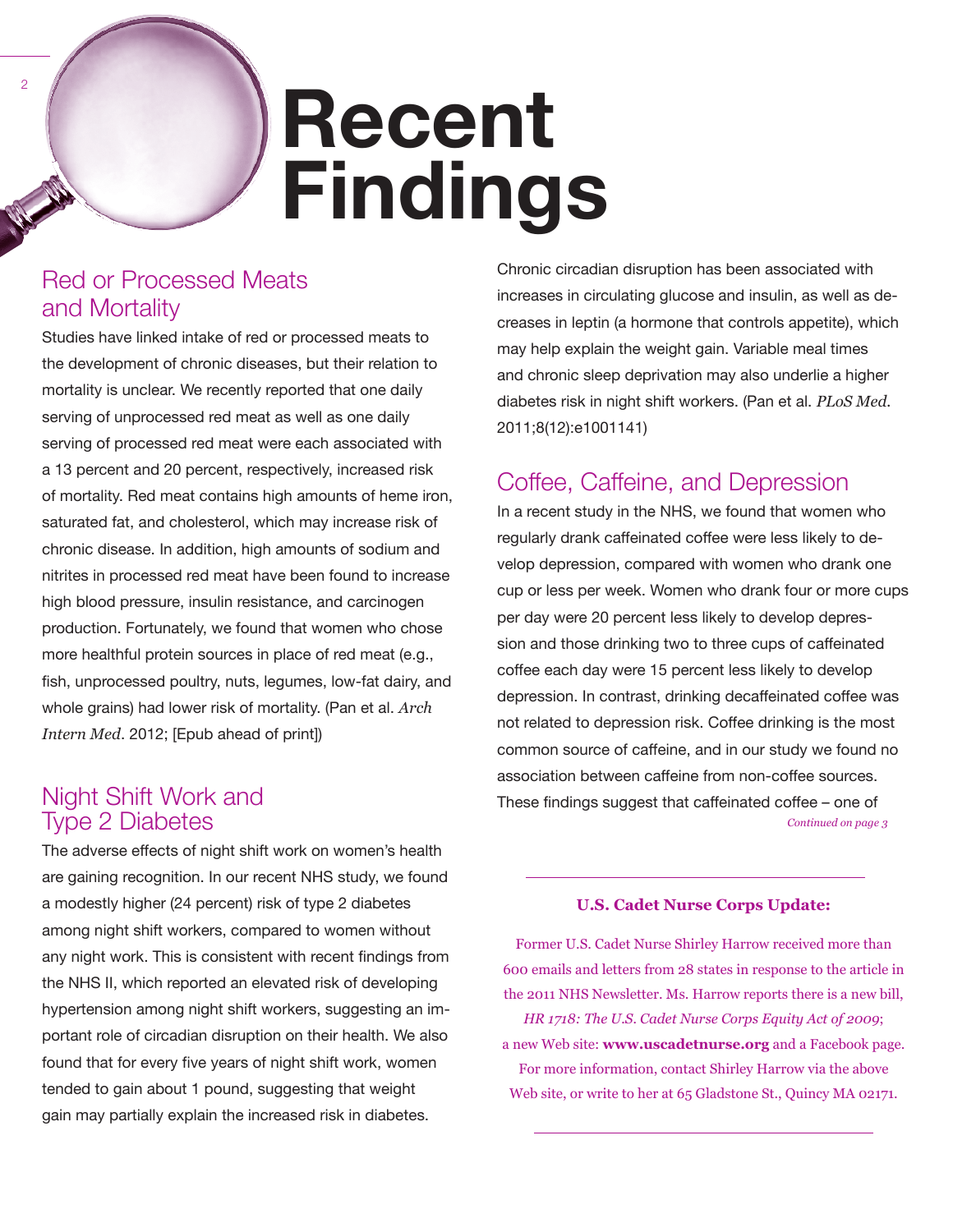the most widely consumed psychoactive substances in the world – could provide protective benefits for mood. (Lucas et al. *Arch Intern Med*. 2011; 171(17):1571-1578)

### Memory Complaints and Cognitive Function

The ability to think and remember things is called cognitive function, and it is usually measured objectively with formal neuropsychological tests. In our recent NHS study, we found that women who had subjective complaints about their memory also scored lower on neuropsychological tests. Women with specific complaints – those who said they had a recent change in their memory, and those who said they had other memory difficulties (e.g., remembering a short list or following a group conversation) – were slightly more likely to have low scores on the neuropsychological assessments. Interestingly, the complaint of forgetting things from one second to the next – generally considered a part of normal aging – was not related to the objectivelydetermined tests, and thus may not be a major cause for concern. These findings suggest that some aspects of self-perceived memory may be meaningful reflections of

cognitive function, and women and their healthcare providers should not ignore any of their memory concerns. (Amariglio et al. *J Am Geriatr Soc*. 2011;59:1612-1617)

### Alcohol and Breast Cancer Risk

Although studies have linked higher alcohol consumption to increased breast cancer risk, the role of light to moderate drinking is unclear. In the NHS, we recently found a modest increased risk of breast cancer among women who consumed as little as 5.0-9.9 grams of alcohol per day (approximately 3-6 glasses of wine per week). Risk increased with greater alcohol use — regardless of the type of alcohol (beer, wine, or liquor) consumed. In addition, alcohol intake both earlier in adult life (ages 18-40) and later (after age 40) contribute to breast cancer risk, meaning that cumulative intake averaged over time provided the most accurate way to measure risk. Moreover, a woman will need to weigh the modest risks of light to moderate alcohol use on breast cancer against its beneficial effects on heart disease to make the best personal choice regarding alcohol consumption. (Chen et al. *JAMA*. 2011;306:1884-90)

### Obtaining Medicare Information

We are exploring the possibility of obtaining Medicare information on costs, diagnoses, and treatments to expand the kinds of analyses we can do in the Nurses' Health Study. To be clear, we will not be sharing any information about you with Medicare and the information we receive would be held in the same secure and confidential manner as the data you have provided to us directly. We hope to use this information to better identify optimal prevention strategies and ways to reduce health care costs. For example, for women who eat a healthier diet, is the cost of their healthcare less expensive over time? If you have questions about these Medicare studies, or wish to withdraw from them in

the future, please send an email to  $n$ hsmedicare@channing. harvard.edu or write us at Medicare Studies, 181 Longwood Avenue, Boston, MA 02115.

### Our Apologies

The story in the 2011 NHS newsletter about the attempts to recognize women from the WWII Cadet Nurse Corps incorrectly featured a historical recruiting poster for the Army Nurse Corp. Many nurses called and wrote to point out our error and to note that the Cadet Nurses uniform featured a beret, not the cap and tie as worn by the Army nurses. We apologize for our error.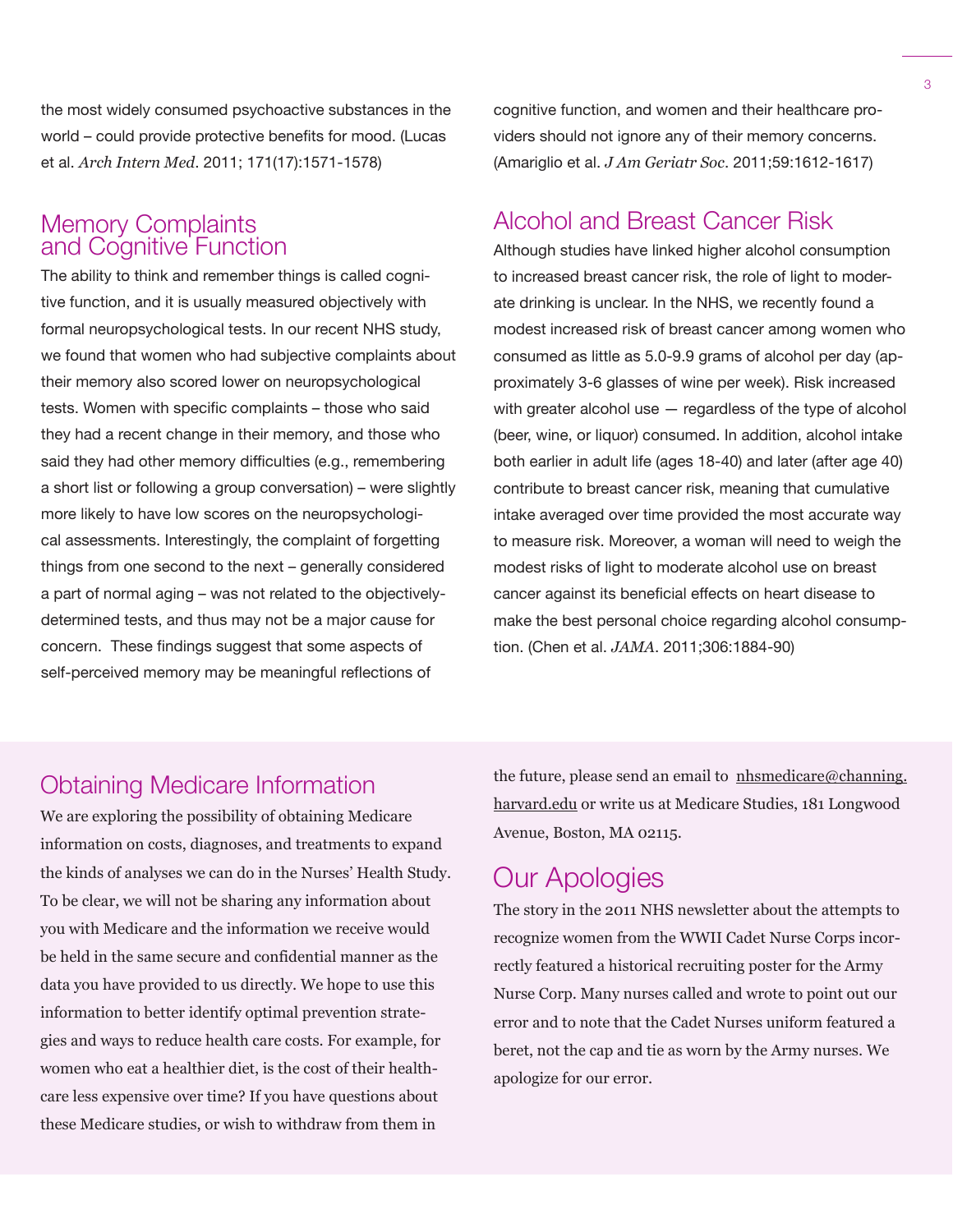# **In Brief**



4

**Mammographic Density** 

On a mammogram, the appearance of the breast varies depending on its composition: While fat appears dark, glandular tissue appears light

*NHS Researcher Rulla Tamimi shows one of the mammograms submitted for analysis.*

and is considered to be "mammographically dense." There are a number of ways to measure mammographic (i.e., breast) density. In the NHS, we have been collecting film mammograms from participants and using a computerassisted technique to measure mammographic density. (Following analyses, original films are returned to the lending facility within two to four weeks.) These collections are ongoing and we thank all of you who have participated in this sub-study!

Using information from these films, we have observed that mammographic density is one of the strongest predictors of breast cancer risk: Women in the highest category of mammographic density have a four- to six-fold increased risk of breast cancer, compared to women in the lowest category of risk. (Note that our measure of density is used only for research purposes and is not being used clinically.) Our current research focuses on determining exactly how mammographic density increases breast cancer risk. In addition, we are working to identify factors that may influence mammographic density in order to better understand its relationship with breast cancer.

In the NHS, for instance, we found that although high hormone levels were not associated with mammographic density in postmenopausal women, women who had both high mammographic density and high levels of the hormone estradiol were at the highest risk of breast cancer. In addition, high mammographic density was more strongly associated with more aggressive types of tumors.

Understanding predictors of mammographic density has important public health implications. For example, by identifying women with the highest risk of breast cancer, regular screening and prevention could be targeted to those who would most benefit from these strategies.

### Genetic Research Update

In previous newsletters, we described our discoveries from genome-wide association studies (GWAS). Using DNA samples provided by NHS participants, these studies have uncovered potential links between hundreds of genetic regions and a range of health-related traits – from genetic factors associated with coffee and cigarette use to various cancers and other chronic diseases.

These studies have focused on common genetic variants, shared by more than 5 percent of the population. However, evidence suggests there are yet-to-be-identified rare variants associated with chronic disease.

To identify rare variants, NHS investigators are using several new technologies, that measure all of the DNA in an individual's genome. Because this approach remains expensive, we currently are using it only in pilot projects involving several dozen participants.

Another technology called an "exome chip" measures genetic changes specifically in the regions of DNA that code for proteins. Along with other collaborators, the NHS is currently using exome chips to study endometrial cancer and type 2 diabetes, as well as hormone levels. In addition, we have proposed to use these chips to study nearly 40,000 women across different studies – half with breast cancer and half without.

Large studies will be the key to the success of these efforts. This highlights the importance of collaboration and careful data sharing with appropriate safeguards on participant confidentiality. Indeed, the National Institutes of Health (NIH) has mandated that data from these studies be deposited in a controlled-access database. Any data sent to this database will not contain personal identifiers (e.g., your name, date of birth, address, zip code, or any trait information that could identify you).

Our participation in this NIH database will greatly contribute to the large international effort to identify the genetic variants underlying the inherited predisposition to cancer, heart disease, diabetes, and other diseases. However, we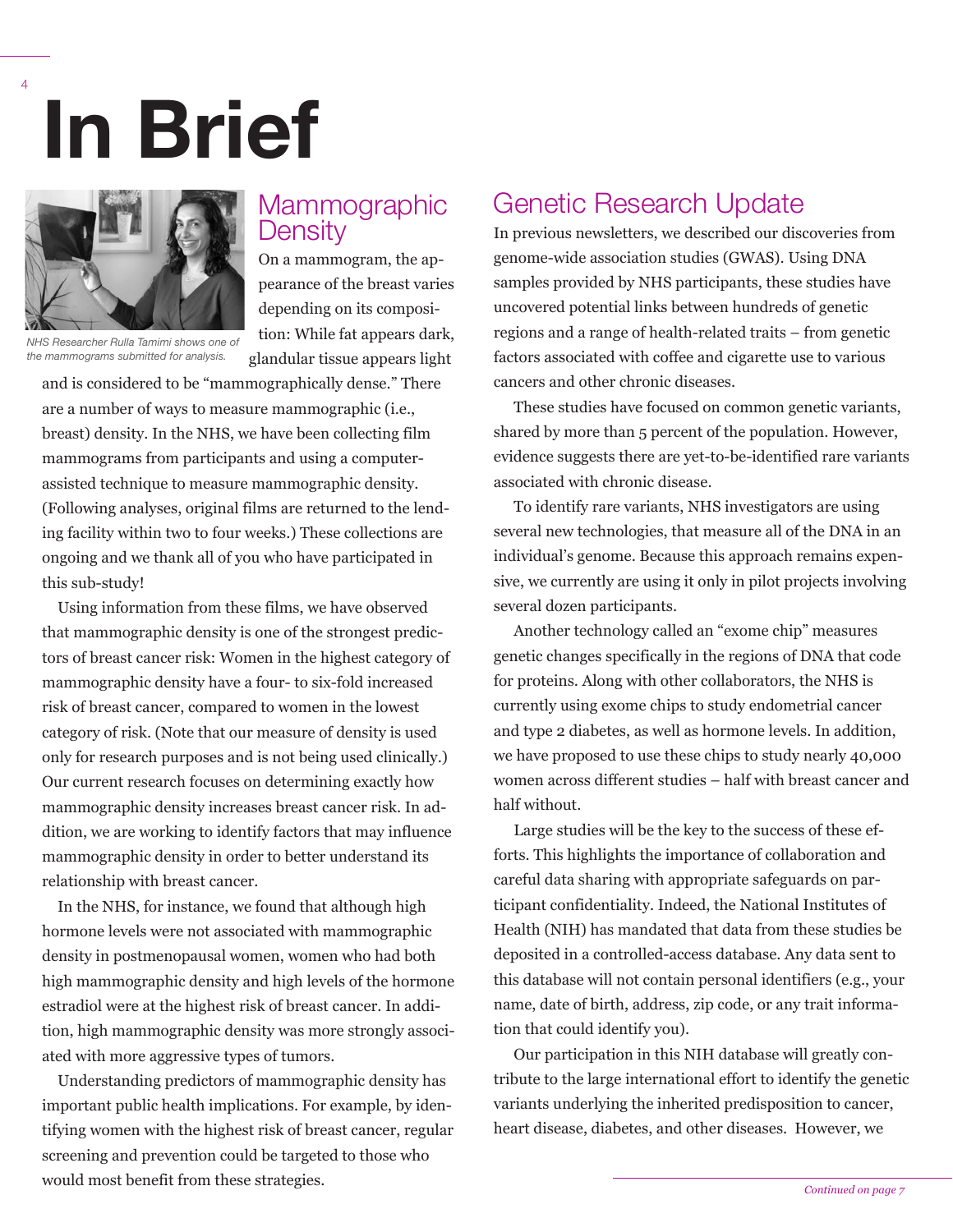

# **Walk for Health**

Walking is the most common physical activity in older women and likely younger women as well—and comes with a whole host of health benefits. See the table below for a summary of our research findings about walking:

### **WALKING AND… WHAT NHS RESEARCH SAYS:**

| <b>MEMORY</b>                                                                                  | Women who walked at least 1.5 hours per week better maintained their memory over time than those who<br>did not - the walkers' memory skills were similar to women two years younger.                                                                                                                                                  |
|------------------------------------------------------------------------------------------------|----------------------------------------------------------------------------------------------------------------------------------------------------------------------------------------------------------------------------------------------------------------------------------------------------------------------------------------|
| <b>HEALTHY AGING</b>                                                                           | "Healthy aging" is a composite of longevity with good memory, good physical abilities, good mental health<br>and no major chronic diseases.<br>Walking for approximately 1.5 hours per week increased the likelihood of healthy aging by about 15 to 20<br>percent compared to women who did not exercise.                             |
| <b>OBESITY</b>                                                                                 | Each hour per day of brisk walking (at least 3 mph) was associated with a 24 percent reduction in risk of<br>obesity.<br>Two hours per day of standing or walking around at home was associated with a 9 percent reduction in risk<br>of obesity.<br>Women who walked briskly 30 minutes per day lost 3-4 pounds six years later.      |
| <b>TYPE 2 DIABETES</b>                                                                         | Each hour per day of brisk walking reduced risk of diabetes by 34 percent.<br>Standing or walking around at home 2 hours per day was associated with a 12 percent reduction in risk of<br>diabetes.<br>Sedentary behaviors such as sitting at work, driving, or prolonged TV watching were associated with<br>increased diabetes risk. |
| <b>CARDIOVASCULAR</b><br><b>DISEASE: CORONARY</b><br><b>HEART DISEASE AND</b><br><b>STROKE</b> | Among women who did not perform vigorous exercise, brisk walking for at least 3 hours per week was<br>associated with a 35 percent reduction in risk of coronary heart disease.<br>Women who walked at least 3 hours per week had a 34 percent reduction in risk of stroke.                                                            |
| <b>CARDIOVASCULAR</b><br><b>DISEASE: TYPE 2</b><br><b>DIABETES</b>                             | Diabetic women who spent at least 4 hours per week on moderate/vigorous exercise (including brisk walking)<br>had approximately 40 percent lower risk of cardiovascular disease (CVD).<br>Faster walking pace was associated with a greater reduction in risk of CVD in diabetic women.                                                |
| <b>NEIGHBORHOOD</b><br><b>DENSITY AND</b><br><b>ACCESSIBILITY</b>                              | Women tended to walk more when: they lived in residentially denser counties; they had positive perceptions<br>of neighborhood aesthetics; they believed that their neighborhood traffic was safe; they felt their street<br>network was well-connected.                                                                                |
| <b>BENIGN BREAST</b><br><b>DISEASE</b>                                                         | Each hour of walking per week was associated with a 9 percent reduction in risk of benign breast disease<br>(one of the first steps in the progression to breast cancer).                                                                                                                                                              |
| <b>BREAST CANCER</b>                                                                           | Women who walked briskly at least 5 hours per week were at 9 percent lower risk of breast cancer,<br>compared with sedentary women.<br>Compared to less active women after breast cancer diagnosis, women who walked at least 3-5 hours per<br>week were at 50 percent lower risk of death from this disease.                          |
| <b>COLON POLYPS</b>                                                                            | Women who walked at least 5 hours per week were at approximately 20 percent lower risk of colon<br>adenomas (polyps), compared to the least active women. Faster walking pace was associated with additional<br>reductions in risk.                                                                                                    |
| <b>COLON CANCER</b>                                                                            | Women who walked more than 1 hour per week were at approximately 30 percent lower risk of colon cancer,<br>compared to inactive women. Faster walking pace was associated with additional reductions in risk.                                                                                                                          |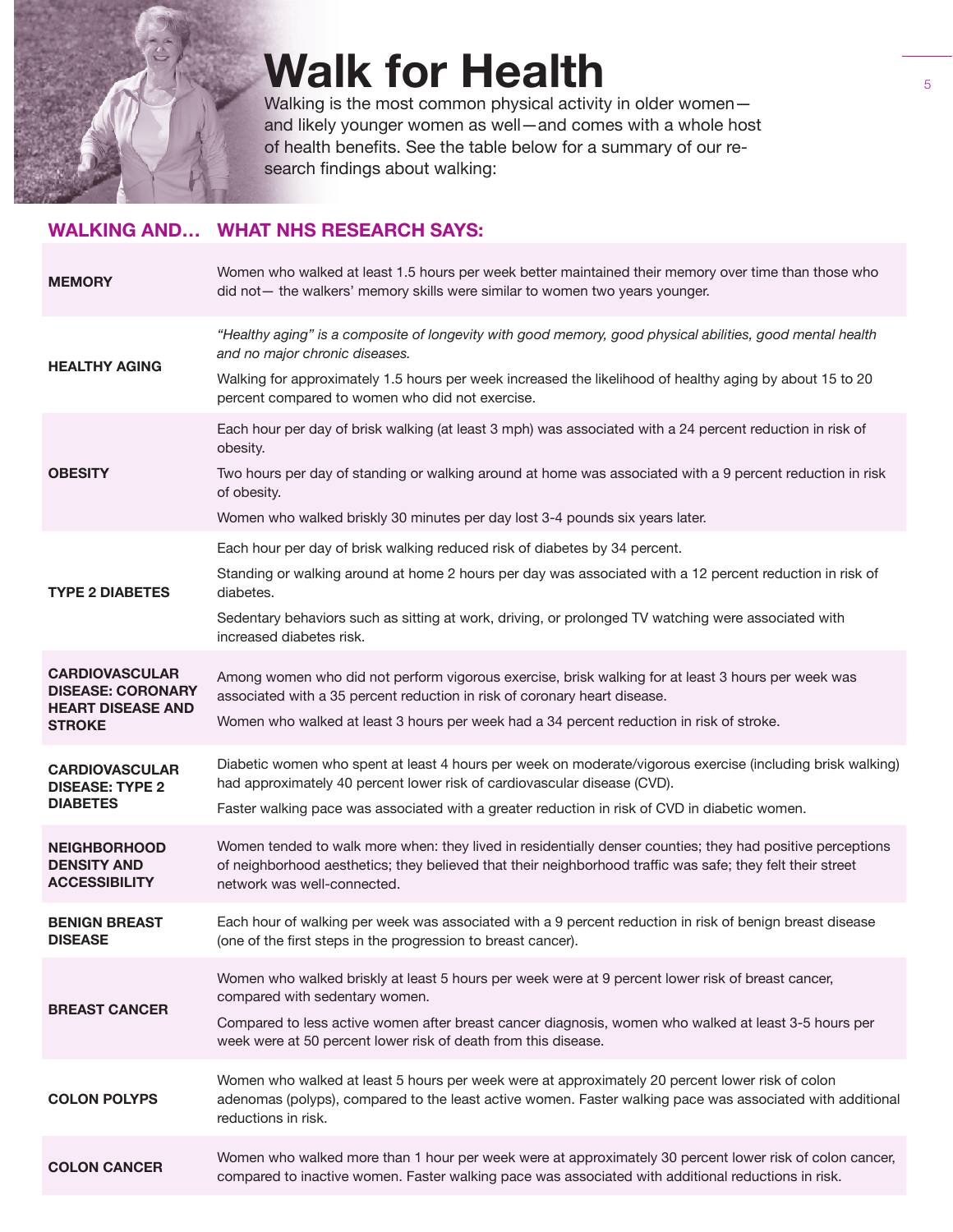# **Study Updates**



Starting in January 2013, we will be sending one short questionnaire every year to your children enrolled in the Growing Up Today Study (GUTS). Participants in both GUTS I (born 1980-1987) and GUTS II (born 1988-1995) will receive the same questionnaire. We hope this will help participants find the time in their busy lives to give us a regular update. We also plan to refresh our online presence with a new Web site. Stay tuned this summer for more details about these changes!

Additionally, we have a brand new GUTS biorepository, starting with a saliva collection project among a subset of participants. To date we have already received over 400 biological samples! These samples, in conjunction with those contributed by many GUTS moms in the NHS, will allow us to examine genetic and hormonal markers and potentially make exciting discoveries in the future.



As you may already know, we are now enrolling for the NHS 3, the newest phase of the NHS. More than 25,000 women have already joined! Many of the new participants were encouraged to join after hearing from long-standing members like you. Thank you for sharing with them your experiences as NHS participants. We will continue recruiting female RNs, LPNs and nursing students between the ages of 20 and 46, who are living in the U.S. or Canada, to the new Web-based study. Prominent features of the NHS 3 will include a closer look at fertility and pregnancy; occupational nursing exposures and chronic diseases; and the role of adolescent diet in the development of diseases such as breast cancer, heart disease, and diabetes. We hope you will continue encouraging your colleagues to join this new study by visiting **www.nhs3.org**. With your help we hope to make this new study a success!



We recently began the Diabetes & Women's Health Study with the *Eunice Kennedy Shriver* National Institute of Child Health & Human Development (NICHD) and the Danish National Birth Cohort (DNBC). The goal is to investigate the long-term health of women who have had a pregnancy affected by gestational diabetes (GDM).

We have identified 6,500 women in the NHS II and more than 1,400 women from Denmark who have a history of GDM. We will be contacting these women to ask them to provide additional information on pregnancy history, diet, physical activity, and sleeping habits through a supplemental questionnaire. We will also ask them to provide blood, urine, and toenail samples.

Many women who develop GDM have higher risks of developing chronic conditions, including type 2 diabetes and cardiovascular disease. Later in 2012, women in NHS II who have been diagnosed with GDM will be asked to join this new study to help us better understand diabetes risk. If you would like to know more about the study please visit

**www.dwhstudy.org** or contact us at nhs2dwh@channing.harvard.edu.

### $-$  ASK NHS  $-$

**Q:** *I worry that my Nurses' Health Study answers could get back to my employer or insurance company. Do you sell or give away our answers to anyone who could link them to me?*

A: We would never release identifiable information about any NHS member to employers or insurance companies. Your answers were given under a shield of confidentiality and we take that very seriously. Data are always "deidentified" and would never include names, addresses, SSNs or exact birth dates.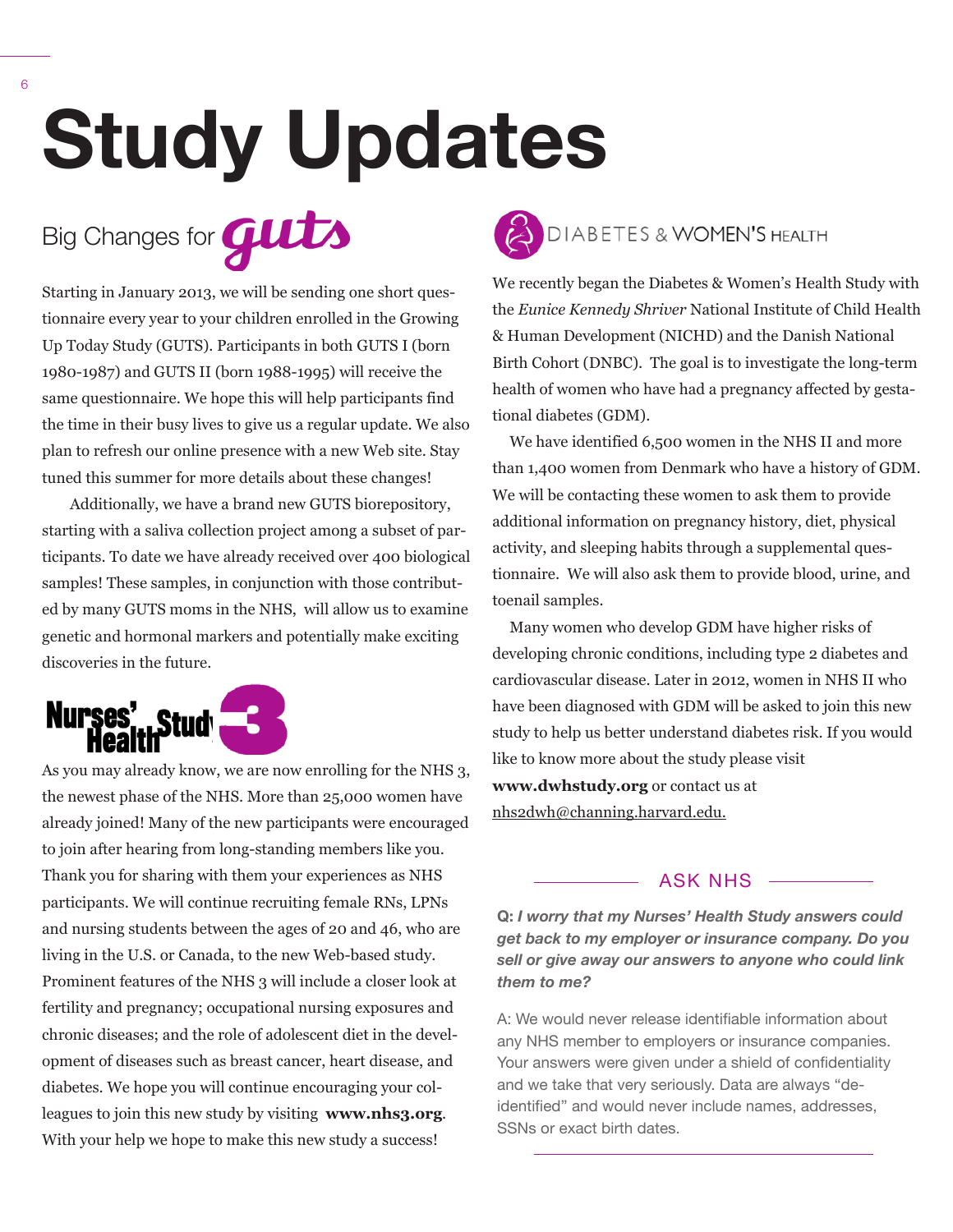# FOCUS ON OUR RESEARCH TEAM: **The Women's Lifestyle Validation Study**

The Women's Lifestyle Validation Study (WLVS) collects information on lifestyle factors among a subset of NHS participants to evaluate and calibrate our data collection methods. Participants have provided repeated and detailed information on their diet and physical activity throughout the year using various tools, including Web and paper questionnaires, diet recordings, as well as physical activity monitors. In addition, these participants have provided multiple blood, urine, and saliva samples. We are deeply grateful to all participants who committed their time and efforts to make this important study a success! Every member of the WLVS staff worked hard to ensure the success of the study. Two key members include:



**Kate Clowry, MS, RD** was one of the first members to join the WLVS staff in October 2009. As study demands grew, so did her administrative responsibilities, and she became research study manager in November

2010. Kate develops study materials, oversees study needs, and manages the day-to-day work flow of the staff. She recently competed in the American Birkebeiner, a 54-kilometer cross-country ski race in her home state of Wisconsin, and she looks forward to competing in her first duathlon this summer.

### *In Brief: Genetic Research Update continued from page 4*

recognize that DNA sequence data are potentially sensitive. If you have any questions about these GWAS or sequencing studies, or you wish to withdraw from them in the future, please send an email to nhsgwas@channing.harvard.edu or write to us at NHS NIH/GWAS Studies, 181 Longwood Avenue, Boston MA 02115.

Thanks to the detailed information on lifestyle and diet, and other factors, the NHS is working to understand how genes and the environment act together to influence health. For example, NHS investigators co-led a study on genes, physical activity, and obesity recently featured in the New York Times's "Well" blog (**http://well.blogs.nytimes. com/2011/11/23/when-fat-runs-in-the-family**).

## Hearing Loss

Hearing loss is the most common sensory disorder in the U.S., afflicting over 36 million Americans. Identifying ways to prevent or mitigate this prevalent condition is a vital public health issue, but strikingly, there is only limited information on how to do so.

One of the factors most closely associated with hearing loss is, understandably, excess noise. But other potential fac-



**Sean Sinnott** has been a member of the WLVS team since early 2010, and is the study's data manager and programmer. He plays key roles in study recruitment, data collection, and preliminary data analyses. He has worked

extensively with external contractors to produce the Harvard Automated Research Information System (HARIS), which reminds participants to complete study activities on time. Sean is currently pursuing a master's degree through the Harvard Extension School, and spends his free time cooking Indian food, ice-skating, and enthusiastically rooting for the Boston Bruins.

tors that may influence risk of hearing loss include older age, analgesics, vitamins, alcohol, menopausal status, and use of postmenopausal hormone therapy.

We recently received a grant from the National Institutes of Health to prospectively examine these issues in over 150,000 participants in the Nurses' Health Studies. The goal of these investigations will be to identify factors that can be modified at an early stage to conserve hearing. To accomplish this, we will examine two different outcomes.

First, we will investigate self-reported hearing loss in all participants. We have already requested this information on previous biennial questionnaires and will continue to do so to identify new cases as they develop. Second, starting this summer, we will invite approximately 3,000 participants in NHS II with either no or mild hearing loss to undergo formal hearing tests at audiology centers near their residences. We will ask those individuals to take a baseline hearing test, followed by another test three years later, so we can assess any potential change in their hearing.

We hope that this study will expand our understanding of risk factors for hearing loss and identify new ways to conserve hearing.